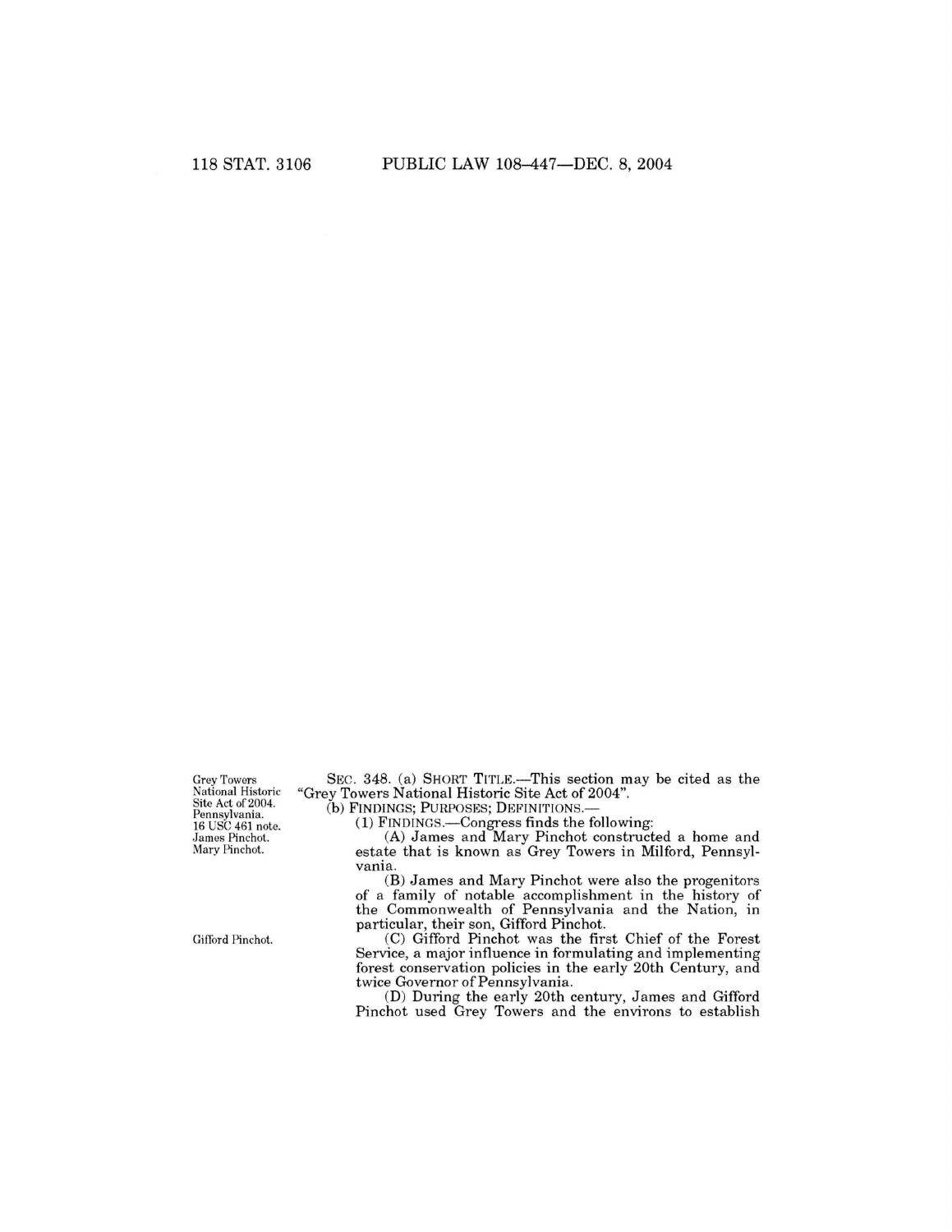scientific forestry, to develop conservation leaders, and to formulate conservation principles, thus making this site one of the primary birthplaces of the American conservation movement.

 $(E)$  In 1963, Gifford Bryce Pinchot, the son of Gifford and Cornelia Pinchot, donated Grey Towers and 102 acres to the Nation.

Gifford Bryce Pinchot. Cornelia Pinchot. John F. Kennedy.

(F) In 1963, President John F. Kennedy dedicated the Pinchot Institute for Conservation for the greater knowledge of land and its uses at Grey Towers National Historic Landmark, thereby establishing a partnership between the public and private sectors.

(G) Grey Towers today is a place of historical significance where leaders in natural resource conservation meet, study, and share ideas, analyses, values, and philosophies, and is also a place where the public can learn and appreciate our conservation heritage.

(H) As established by President Kennedy, the Pinchot Institute for Conservation, and the Forest Service at Grey Towers operate through an established partnership in developing and delivering programs that carry on Gifford Pinchot's conservation legacy.

(I) Grey Towers and associated structures in and around Milford, Pennsylvania, can serve to enhance regional recreational and educational opportunities.

(2) PURPOSES.—The purposes of this section are as follows: (A) To honor and perpetuate the memory of Gifford Pinchot.

(B) To promote the recreational and educational resources of Milford, Pennsylvania, and its environs.

(C) To authorize the Secretary of Agriculture—

(i) to further the scientific, policy analysis, educational, and cultural programs in natural resource conservation at Grey Towers;

(ii) to manage the property and environs more efficiently and effectively; and

(iii) to further collaborative ties with the Pinchot Institute for Conservation, and other Federal, State, and local agencies with shared interests.

(3) DEFINITIONS.—For the purposes of this section:

(A) ASSOCIATED PROPERTIES.—The term "Associated Properties" means lands and improvements outside of the Grey Towers National Historic Landmark within Pike County, Pennsylvania, and which were associated with James and Mary Pinchot, the Yale School of Forestry, or the Forest Service.

(B) GREY TOWERS.—The term "Grey Towers" means the buildings and surrounding area of approximately 303 acres, including the 102 acres donated in 1963 to the United States and so designated that year.

(C) HISTORIC SITE.—The term "Historic Site" means the Grey Towers National Historic Site, as so designated by this Act.

(D) PINCHOT INSTITUTE.—The term "Pinchot Institute" means the Pinchot Institute for Conservation, a nonprofit corporation established under the laws of the District of Columbia.